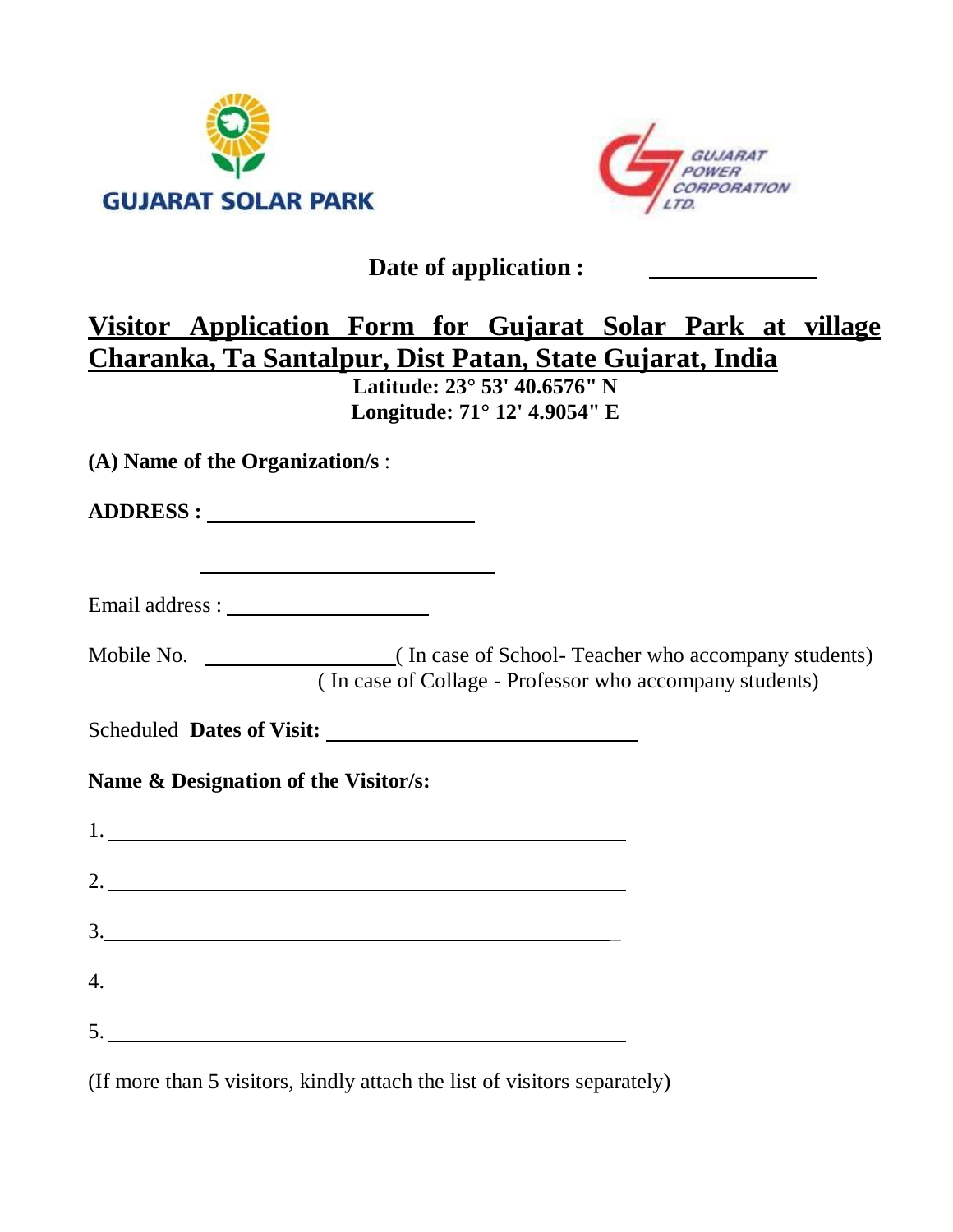**Type of Visitor/s:** [A] Education : (1) Students :  $1<sup>st</sup>$  Standard to  $8<sup>th</sup>$  Standard (2) Students :  $9<sup>th</sup>$  Standard to  $12<sup>th</sup>$  Standard (3) College – Engineering ( Industrial ) / Non Industrial / Other [B] Academic / Research [C] Commercial [D] Industrial Others please specify:

Purpose of visit:

#### **Terms & Conditions of Visit:**

- (1) All the visitors are requested to carry a valid Photo ID proof during the visit.
- (2) Request to obtain the permission for visiting Gujarat Solar Park should be sent **at least 15 days** before the scheduled date of visit, failing which the permission will not be granted.
- (3) Permission will be granted only by Competent Authority, Gujarat Power Corporation Limited, Gandhinagar.
- (4) This Application Form is just for the entry to Solar Park and not for entry to individual Solar Plants within the Solar Park.
- **(5) Videography / Photography is strictly prohibited within the solar park / solar project premises.**
- (6) GPCL will not be held responsible in case of any accident / mishap at Solar Park Project site during period of visit.